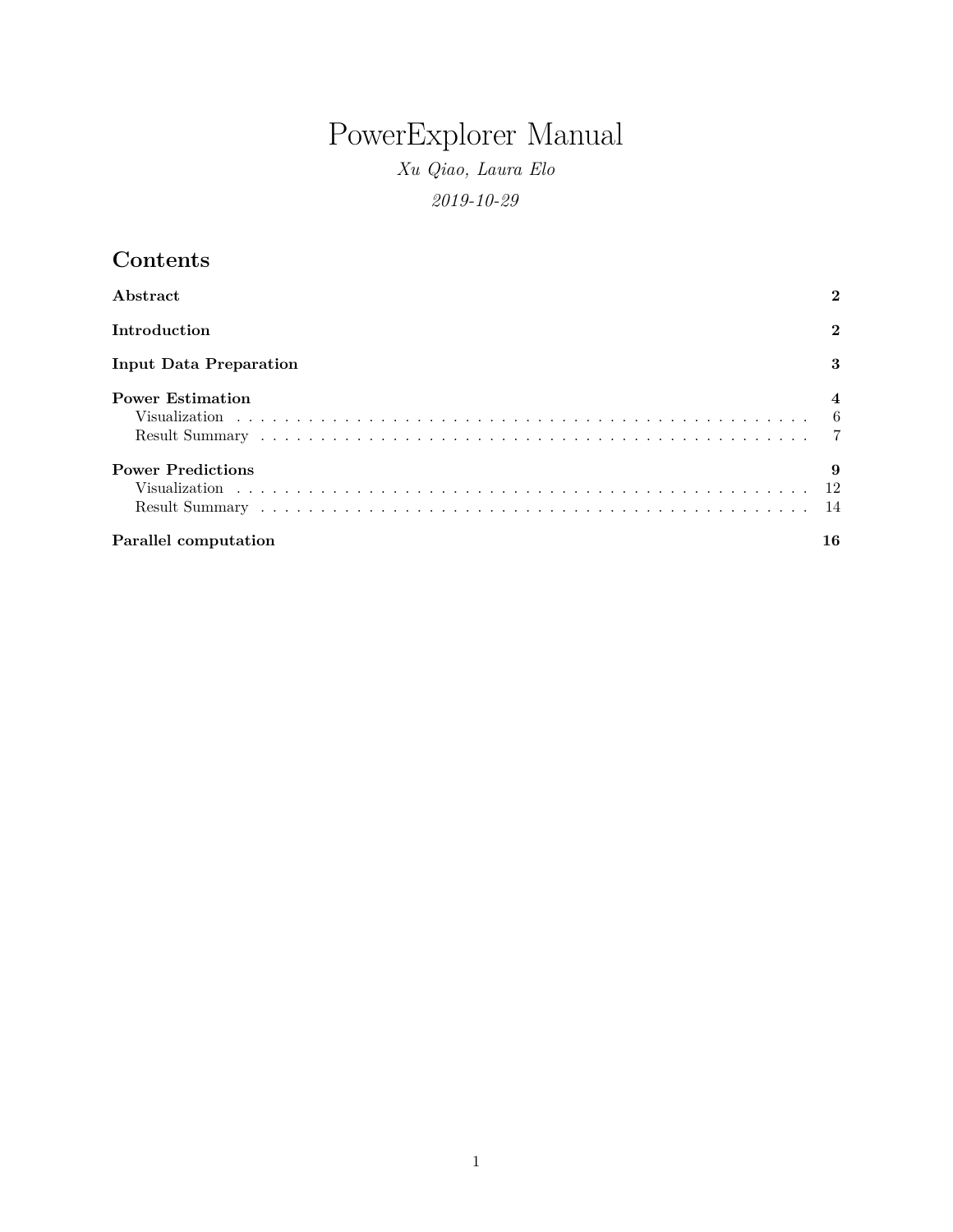# <span id="page-1-0"></span>**Abstract**

This vignette demonstrates R package PowerExplorer as a power and sample size estimation tool for RNA-Seq and quantitative proteomics data.

PowerExplorer contains the following main features:

- Estimation of power based on the current data
- Prediction of power corresponding to the increased sample sizes
- Result visualizations

# <span id="page-1-1"></span>**Introduction**

Power and sample size estimation is one of the important principles in designing next-generation sequencing experiments to discover differential expressions. PowerExplorer is a power estimation and prediction tool currently applicable to RNA-Seq and quantitative proteomics experiments.

The calculation procedure starts with estimating the distribution parameters of each gene or protein. With the obtained prior distribution of each feature, a specified amount of simulations are executed to generate data (read counts for RNA-Seq and protein abundance for proteomics) repetitively for each entry based on null and alternative hypotheses. Furthermore, the corresponding statistical tests (t-test or Wald-test) are performed and the test statistics are collected. Eventually the statistics will be summarized to calculate the statistical power.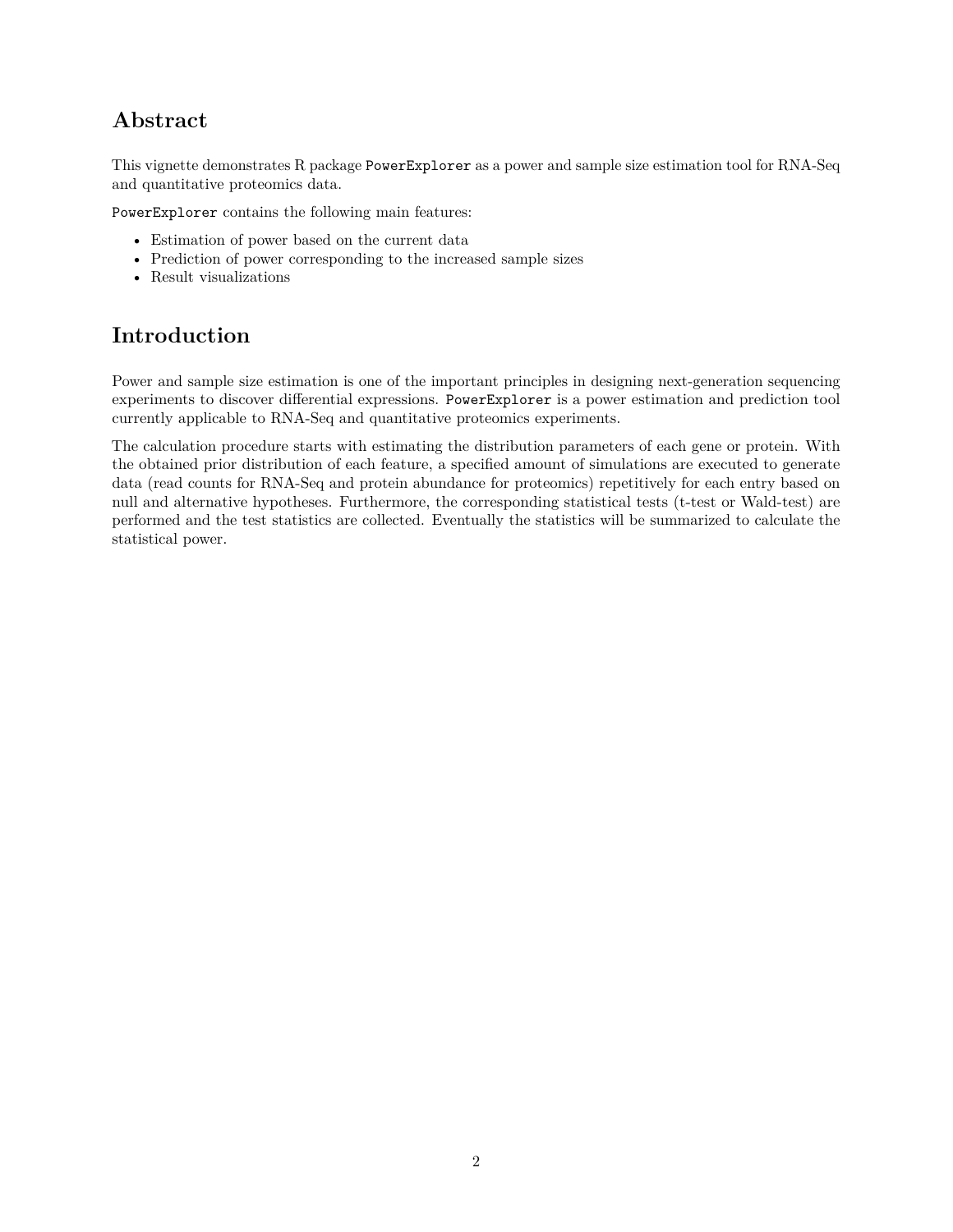## <span id="page-2-0"></span>**Input Data Preparation**

For both RNA-Seq (gene expression levels) and quantitative proteomics (protein abundance levels) datasets, the data matrix should be arranged as genes/proteins in rows and samples in columns. Here we show a RNA dataset as an example:

```
library(PowerExplorer)
data("exampleProteomicsData")
head(exampleProteomicsData$dataMatrix)
#> Sample_A_1 Sample_A_2 Sample_A_3 Sample_A_4 Sample_A_5
#> Protein_1 888390 939871 1040976 668450 1008080
#> Protein_2 1159451 1171040 806536 808084 775754
#> Protein_3 996873 1041867 851849 872192 889652
#> Protein_4 730004 976224 1102569 1471498 1202674
#> Protein_5 1075502 832203 1006920 1412591 1282106
#> Protein_6 1274303 1136278 1146456 1028072 915348
#> Sample_B_1 Sample_B_2 Sample_B_3 Sample_B_4 Sample_B_5
#> Protein_1 3093632 1837451 2760696 2012186 4359111
#> Protein_2 3052050 1079945 5479397 714079 1517852
#> Protein_3 3180328 3265779 2329892 4604491 4050628
#> Protein_4 2123667 1797917 1768735 1652113 2300376
#> Protein_5 1345427 2115544 776261 2704702 2035877
#> Protein_6 3957101 2438872 2844246 1134957 1366432
#> Sample_C_1 Sample_C_2 Sample_C_3 Sample_C_4 Sample_C_5
#> Protein_1 3303614 4113386 3974813 3723468 2570479
#> Protein_2 4213595 9508269 4342755 5278913 4058501
#> Protein_3 5350451 5616083 5167265 5666823 3950354
#> Protein_4 4557161 1607928 2938020 3850669 3699732
#> Protein_5 3708197 2707825 2818278 3078232 3234728
#> Protein_6 1837780 3608012 4149520 2328815 8972975
```
A grouping vector indicating the sample groups to which all the samples belong should also be created, for example:

```
show(exampleProteomicsData$groupVec)
#> [1] "A" "A" "A" "A" "A" "B" "B" "B" "B" "B" "C" "C" "C" "C" "C"
```
The sample groups corresponding to the data:

```
colnames(exampleProteomicsData$dataMatrix)
#> [1] "Sample_A_1" "Sample_A_2" "Sample_A_3" "Sample_A_4" "Sample_A_5"
#> [6] "Sample_B_1" "Sample_B_2" "Sample_B_3" "Sample_B_4" "Sample_B_5"
#> [11] "Sample_C_1" "Sample_C_2" "Sample_C_3" "Sample_C_4" "Sample_C_5"
```
Note that the grouping vector length should be equal to the column number of the data matrix.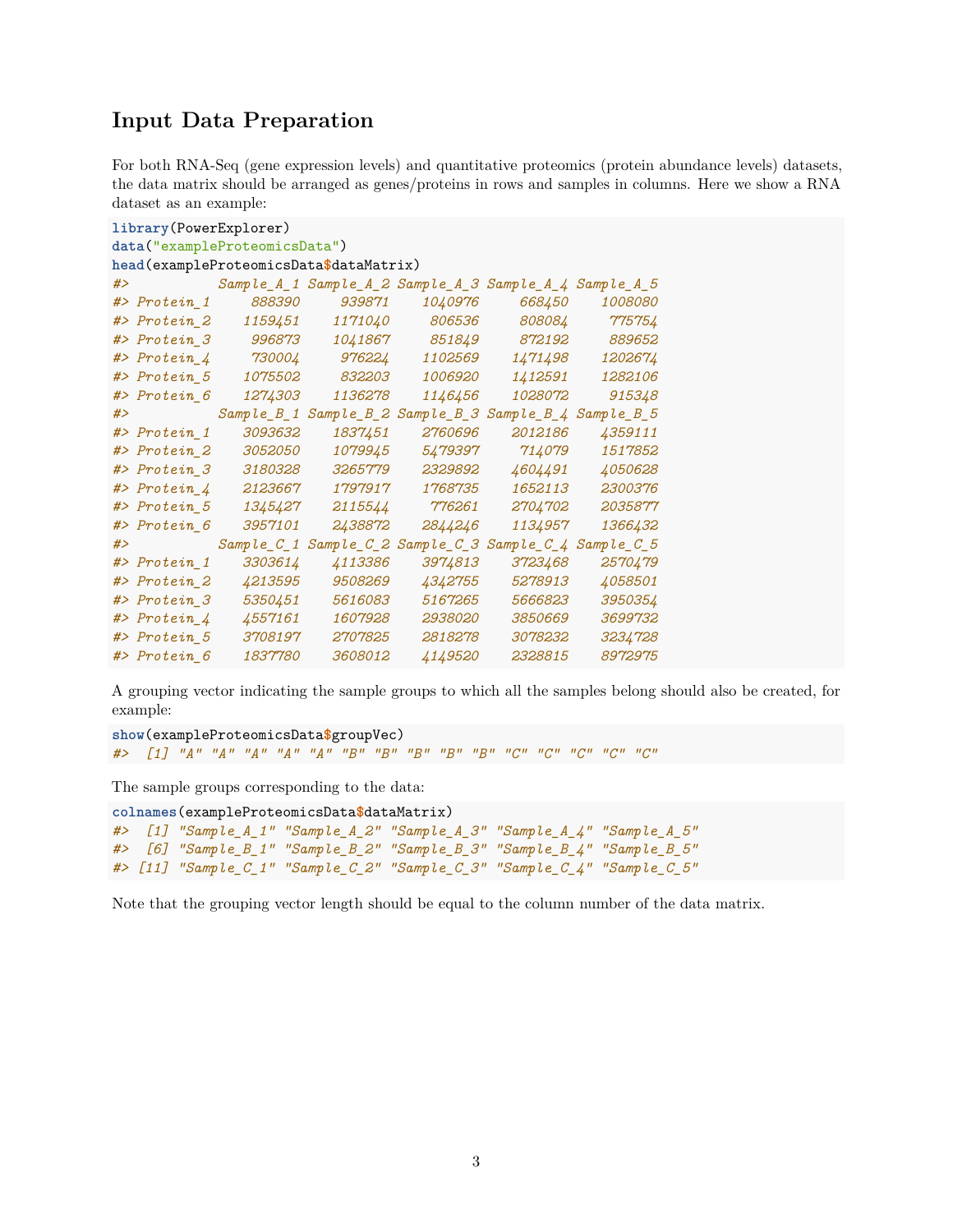### <span id="page-3-0"></span>**Power Estimation**

Here we use a randomly generated Proteomics dataset exampleProteomicsData as an example to estimate the current power of the dataset. The input dataset is named as dataMatrix and the grouping vector as groupVec.

To run the estimation, apart from the input, we still need to specify the following parameters:

- isLogTransformed: FALSE; the input data is not log-transformed.
- dataType: "Proteomics"; the datatype can be declared as "Proteomics" or "RNA-Seq".
- minLFC: 0.5; the threshold of Log2 Fold Change, proteins with lower LFC will be discarded.
- enableROTS: TRUE; Using Reproducibility-Optimized Test Statistic (ROTS) as the statistical model.
- paraROTS: the parameters to be passed to ROTS (if enabled). Check ROTS documentation for further details on the parameters.
- alpha: 0.05; the controlled false positive (Type I Error) rate.
- ST: 50; the simulation of each gene will be run 50 times (ST>50 is recommended).
- seed: 345; optional, a seed value for the random number generator to maintain the reproducibility.
- showProcess: FALSE; no detailed processes will be shown, set to TRUE if debug is needed.
- saveSimulatedData: FALSE; if TRUE, save the simulated data in ./savedData directory.

The results will be summaried in barplot, boxplot and summary table.

```
library(PowerExplorer)
data("exampleProteomicsData")
res <- estimatePower(inputObject = exampleProteomicsData$dataMatrix,
                   groupVec = exampleProteomicsData$groupVec,
                   isLogTransformed = FALSE,
                   dataType = "Proteomics",
                   minLFC = 0.5,
                   enableROTS = TRUE,
                   paraROTS = list(B = 1000, K = NULL),
                   alpha = 0.05,
                   ST = 50,
                   seed = 345,
                   showProcess = FALSE,
                   saveResultData = FALSE
                   \lambda#> ##------ Tue Oct 29 23:02:28 2019 ------##
#> Sample groups: A, B, C
#> Num. of replicates: 5, 5, 5
#> Num. of simulations: 50
#> Min. Log Fold Change: 0.5
#> False Postive Rate: 0.05
#> Log-transformed: FALSE
#> ROTS enabled: TRUE
#> Parallel: FALSE
#>
#> 0 of 110 entries are filtered due to excessive zero counts
#> [vsn] Transforming data...
#>
#> ------ <A.vs.B> ------
#>
#> Log2 Fold Change Quantiles:
#> 0% 10% 20% 30% 40% 50% 60% 70% 80% 90% 100%
#> 0.00 0.01 0.06 0.10 0.14 0.18 0.24 0.31 0.40 0.50 1.82
```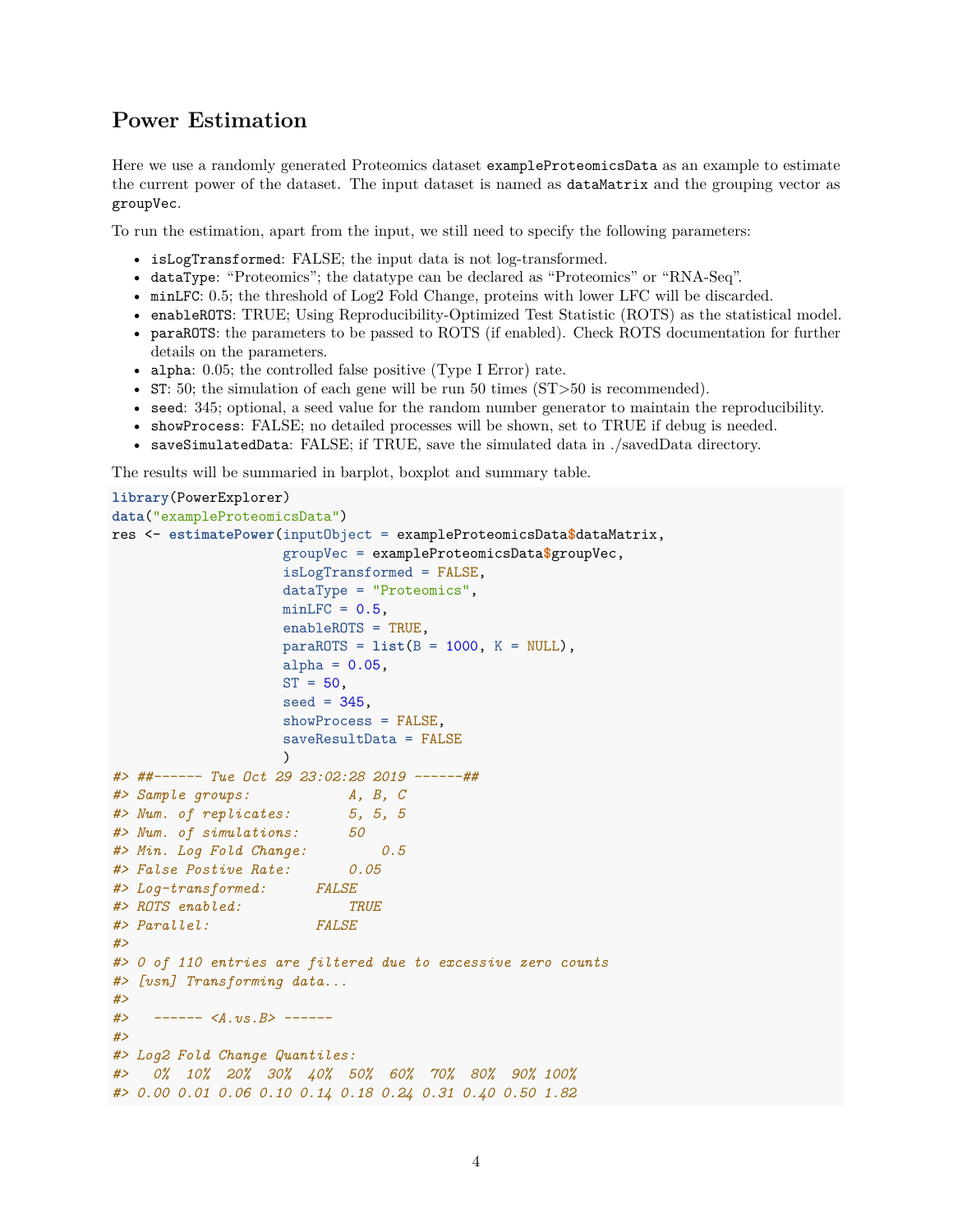```
#>
#> [ROTS] Estimating statistics optimizing parameters...
#> [ROTS] optimization parameters:
#> a1 = 0.12, a2 = 1
#>
#> 11 of 110 proteins are over minLFC threshold 0.5.
#>
#> ------ <A.vs.C> ------
#>
#> Log2 Fold Change Quantiles:
#> 0% 10% 20% 30% 40% 50% 60% 70% 80% 90% 100%
#> 0.00 0.03 0.07 0.11 0.15 0.20 0.27 0.34 0.43 0.64 2.39
#>
#> [ROTS] Estimating statistics optimizing parameters...
#> [ROTS] optimization parameters:
#> a1 = 0.82, a2 = 1
#>
#> 15 of 110 proteins are over minLFC threshold 0.5.
#>
#> ------ <B.vs.C> ------
#>
#> Log2 Fold Change Quantiles:
#> 0% 10% 20% 30% 40% 50% 60% 70% 80% 90% 100%
#> 0.00 0.03 0.07 0.13 0.15 0.18 0.23 0.29 0.42 0.60 1.59
#>
#> [ROTS] Estimating statistics optimizing parameters...
#> [ROTS] optimization parameters:
#> a1 = 4.6, a2 = 1
#>
#> 15 of 110 proteins are over minLFC threshold 0.5.
#>
#> Simulation in process, it may take a few minutes...
#>
#> Power Estimation between groups A.vs.B:
#> Completed.
#> Simulation in process, it may take a few minutes...
#>
#> Power Estimation between groups A.vs.C:
#> Completed.
#> Simulation in process, it may take a few minutes...
#>
#> Power Estimation between groups B.vs.C:
#> Completed.
```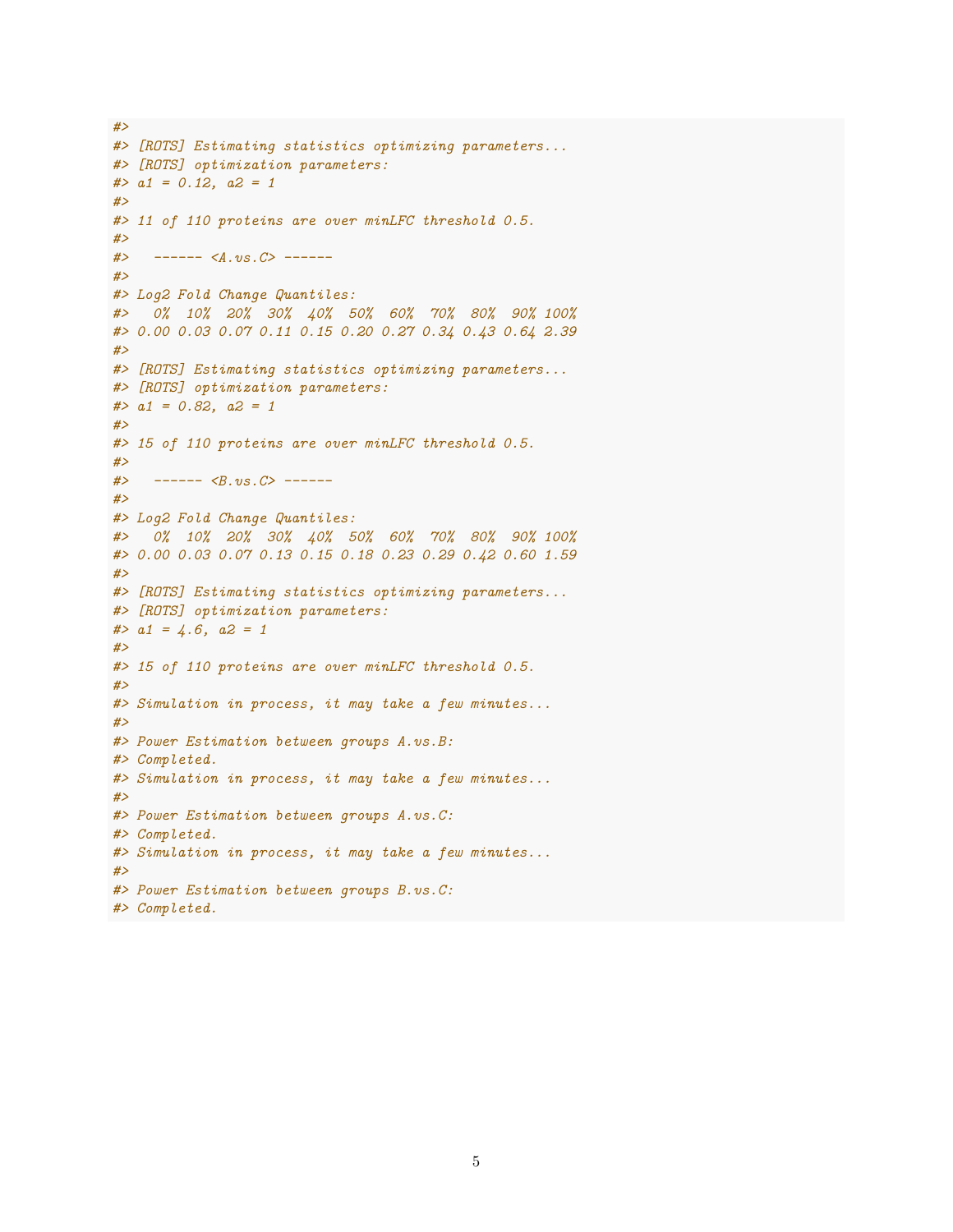### <span id="page-5-0"></span>**Visualization**

The estimated results can be summarized using plotEstPwr, the only input needed is the estimatedPower, which should be the estimated power object returned from estimatePower.

#### **plotEstPwr**(res)

```
#> Warning in melt(as.matrix(estimatedPower)): The melt generic in data.table
#> has been passed a matrix and will attempt to redirect to the relevant
#> reshape2 method; please note that reshape2 is deprecated, and this
#> redirection is now deprecated as well. To continue using melt methods from
#> reshape2 while both libraries are attached, e.g. melt.list, you can prepend
#> the namespace like reshape2::melt(as.matrix(estimatedPower)). In the next
#> version, this warning will become an error.
#> Warning in melt(numSum): The melt generic in data.table has been passed
#> a matrix and will attempt to redirect to the relevant reshape2 method;
#> please note that reshape2 is deprecated, and this redirection is now
#> deprecated as well. To continue using melt methods from reshape2 while both
#> libraries are attached, e.g. melt.list, you can prepend the namespace like
#> reshape2::melt(numSum). In the next version, this warning will become an
#> error.
```


| GUIIID. | PIULEIII NUIII. AVY. FUWEI |      |          | $\Box$ (0.0, 1) L (0.4, 0.0) | IVI (V, V.4 <i>)</i> |
|---------|----------------------------|------|----------|------------------------------|----------------------|
| A.vs.B  | 11                         | 0.60 | 4 (36%)  | 2(18%)                       | 5(45%)               |
| A.vs.C  | 15                         | 0.90 | 13 (87%) | 1(7%)                        | 1(7%)                |
| B.vs.C  | 15                         | 0.75 | 7(47%)   | 6(40%)                       | 2(13%)               |

The graph contains 3 plots, the barplot vertically shows the number of genes/proteins above the minLFC threshold, columns indicates the comparison pairs, each column presents the proportions of three power levels in three colours as indicated in the legend power.level; The boxplot shows the overall power distribution of each comparsion; And the summary table summarize the power in a numerical way with the same information shown in the previous two plots.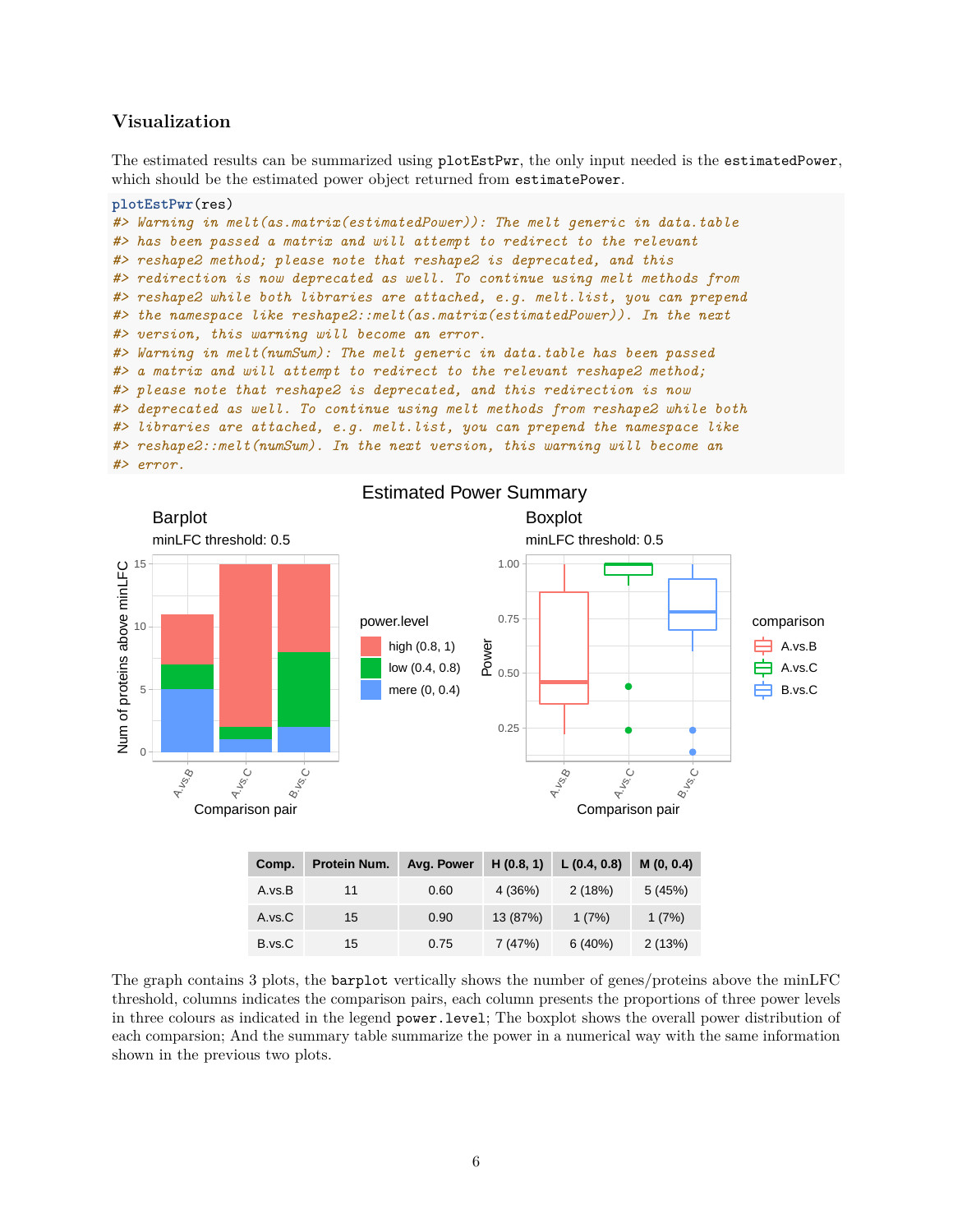### <span id="page-6-0"></span>**Result Summary**

With the result PowerExplorerStorage object, summarized information can be shown by show method.

```
res
#> ##--Parameters--##
#> -dataType: Proteomics
#> -original repNum: 5, 5, 5
#> -Comparison groups: A, B, C
#> -False positive rate: 0.05
#> -LFC threshold: 0.5
#> -Simulations: 50
#>
#> ##--Log2 Fold Change Range--##
#> A.vs.B A.vs.C B.vs.C
#> minLFC 0.00 0.00 0.00
#> maxLFC 1.82 2.39 1.59
#>
#> ##--Average Estimated Power--##
#> A.vs.B A.vs.C B.vs.C
#> 0.5963636 0.8986667 0.7480000
#>
#> ##--Average Predicted Power--##
#> NA
```
If interested in specific genes/proteins or a ranking list, one can use listEstPwr with the following parameters:

- inputObject: A PowerExplorerStorage returned from PowerExplorer as input
- decreasing: logical; TRUE, decreasing order; FALSE, increasing order.
- top: numeric; the number of genes/proteins in the top list
- selected: default as NA; specify as a list of geneID or protein ID to show power of a list of interested genes/proteins.

To show the top 10 genes in an example result object exampleObject in decreasing order:

```
data(exampleObject)
listEstPwr(exampleObject, decreasing = TRUE, top = 10)
#> A.vs.B
#> ENSMUSG00000000402 1
#> ENSMUSG00000000958 1
#> ENSMUSG00000001473 1
#> ENSMUSG00000003477 1
#> ENSMUSG00000004341 1
#> ENSMUSG00000006154 1
#> ENSMUSG00000006403 1
#> ENSMUSG00000007035 1
#> ENSMUSG00000015484 1
#> ENSMUSG00000015852 1
```
To show the results of specific genes:

```
listEstPwr(exampleObject,
         selected = c("ENSMUSG00000000303",
                      "ENSMUSG00000087272",
                      "ENSMUSG00000089921"))
#> A.vs.B
#> ENSMUSG00000000303 0.34
```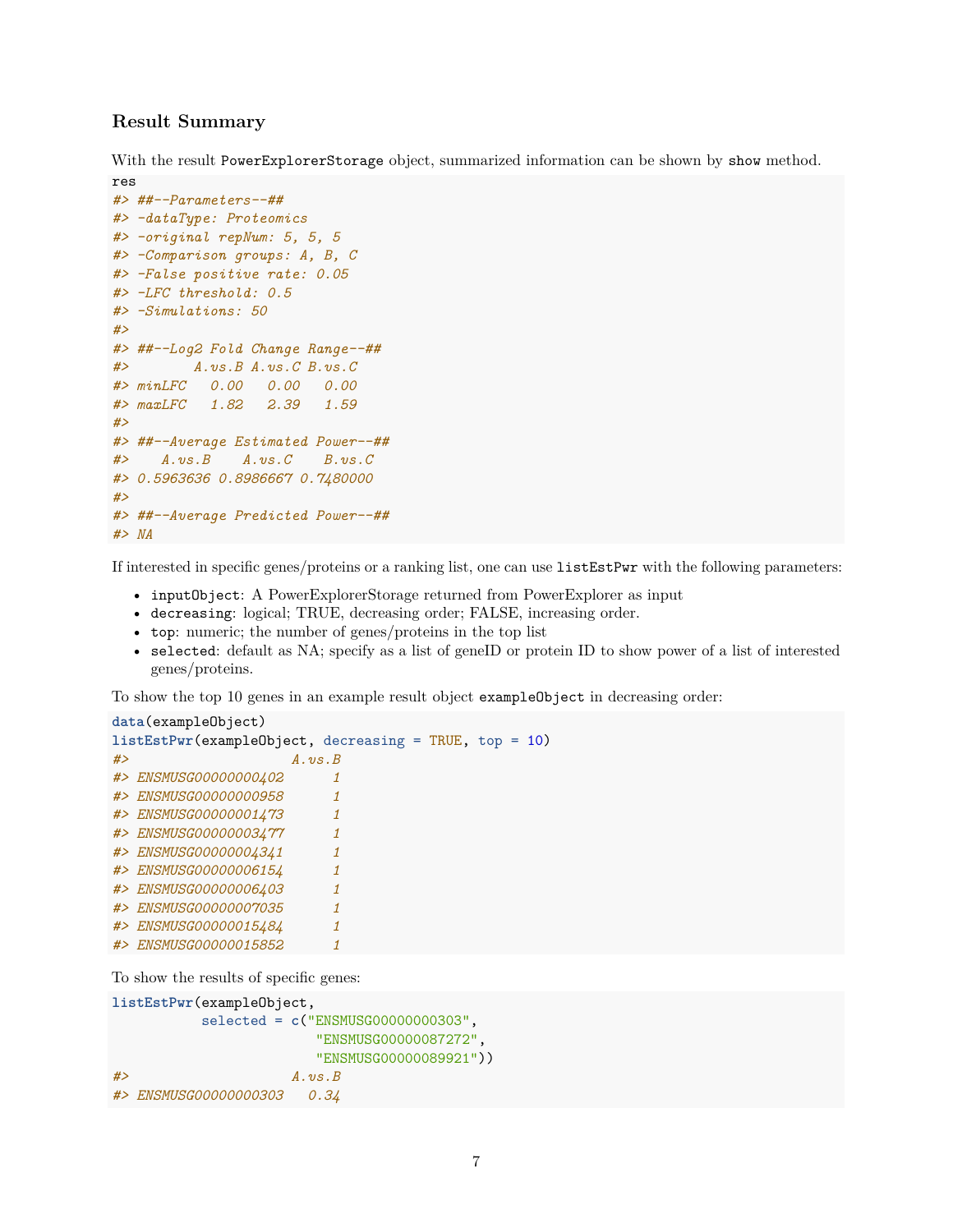*#> ENSMUSG00000087272 0.25*

*#> ENSMUSG00000089921 0.04*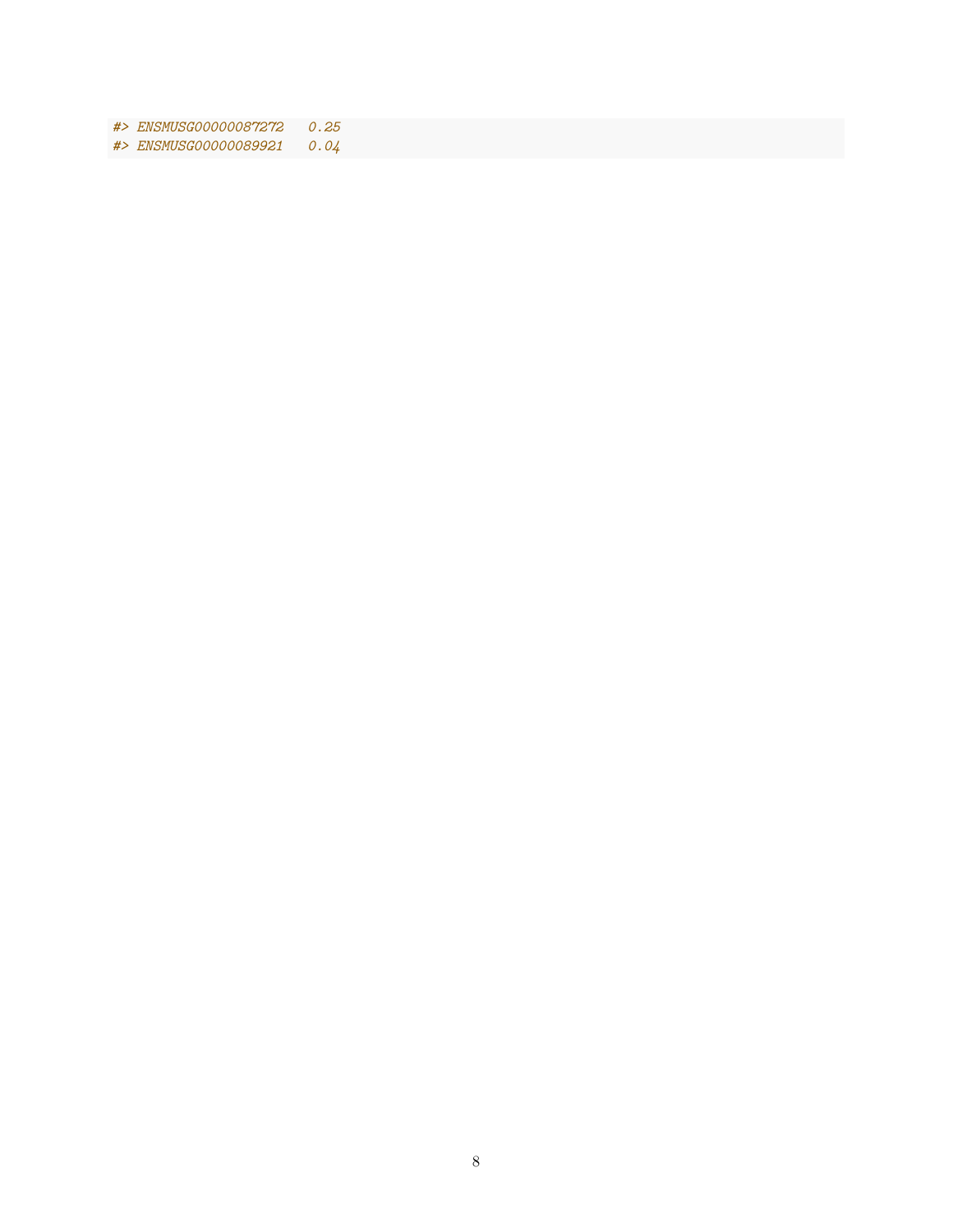### <span id="page-8-0"></span>**Power Predictions**

With the same dataset, to run a prediction, a different parameter is needed:

• rangeSimNumRep: the power of replicate number 5 to 20 will be predicted.

Similar to the estimation process, however, the simulations will be excuted with each sample size specified in rangeSimNumRep. (Note: the term sample size in this vignette refers to the replicate number of each group/case)

It is possible to append the prediction results within the same object by using the same result object as an input.

```
data("exampleProteomicsData")
res <- predictPower(inputObject = res,
                   groupVec = exampleProteomicsData$groupVec,
                   isLogTransformed = FALSE,
                   dataType = "Proteomics",
                   minLFC = 0.5,
                   rangeSimNumRep = c(5, 10, 15, 20),
                   enableROTS = TRUE,
                   paraROTS = list(B = 1000, K = NULL),
                   alpha = 0.05,
                   ST = 50,
                   seed = 345#> ##------ Tue Oct 29 23:02:55 2019 ------##
#> Sample groups: A, B, C
#> Replicates of prediction: 5, 10, 15, 20
#> Num. of simulations: 50
#> Min. Log Fold Change: 0.5
#> False Postive Rate: 0.05
#> Transformed: FALSE
#> ROTS enabled: TRUE
#> Parallel: FALSE
#>
#> 0 of 110 entries are filtered due to excessive zero counts
#> [vsn] Transforming data...
#>
#> ------ <A.vs.B> ------
#>
#> Log2 Fold Change Quantiles:
#> 0% 10% 20% 30% 40% 50% 60% 70% 80% 90% 100%
#> 0.00 0.01 0.06 0.10 0.14 0.18 0.24 0.31 0.40 0.50 1.82
#>
#> [ROTS] Estimating statistics optimizing parameters...
#> [ROTS] optimization parameters:
#> a1 = 0.12, a2 = 1
#>
#> 11 of 110 proteins are over minLFC threshold 0.5.
#>
#> ------ <A.vs.C> ------
#>
#> Log2 Fold Change Quantiles:
#> 0% 10% 20% 30% 40% 50% 60% 70% 80% 90% 100%
#> 0.00 0.03 0.07 0.11 0.15 0.20 0.27 0.34 0.43 0.64 2.39
```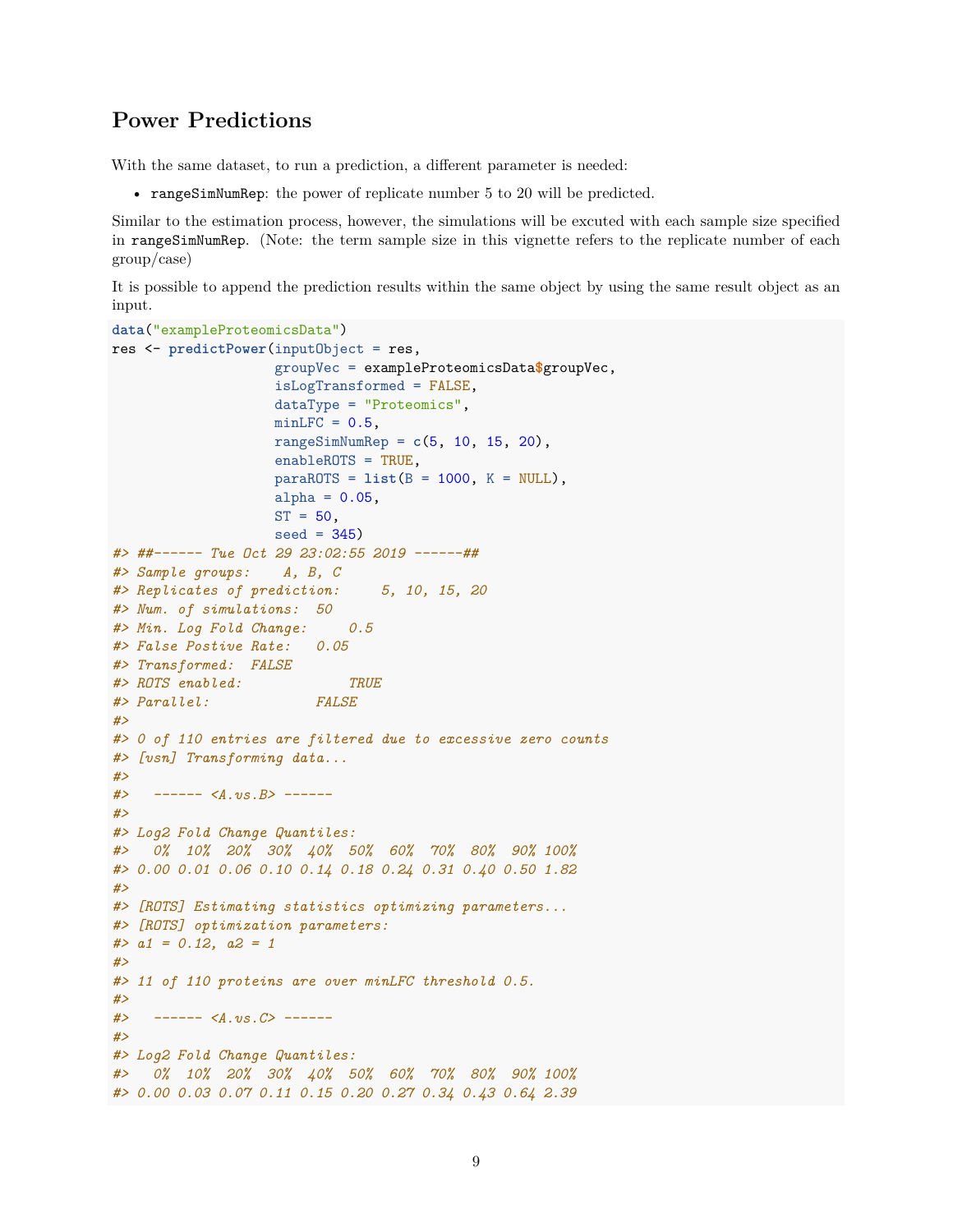```
#>
#> [ROTS] Estimating statistics optimizing parameters...
#> [ROTS] optimization parameters:
#> a1 = 0.82, a2 = 1
#>
#> 15 of 110 proteins are over minLFC threshold 0.5.
#>
#> ------ <B.vs.C> ------
#>
#> Log2 Fold Change Quantiles:
#> 0% 10% 20% 30% 40% 50% 60% 70% 80% 90% 100%
#> 0.00 0.03 0.07 0.13 0.15 0.18 0.23 0.29 0.42 0.60 1.59
#>
#> [ROTS] Estimating statistics optimizing parameters...
#> [ROTS] optimization parameters:
#> a1 = 4.6, a2 = 1
#>
#> 15 of 110 proteins are over minLFC threshold 0.5.
#>
#> ##--Simulation with 5 replicates per group--##
#>
#> [repNum:5] Simulation in process, it may take a few minutes...
#>
#> [repNum:5] Power Estimation between groups A.vs.B:
#> Completed.
#> [repNum:5] Simulation in process, it may take a few minutes...
#>
#> [repNum:5] Power Estimation between groups A.vs.C:
#> Completed.
#> [repNum:5] Simulation in process, it may take a few minutes...
#>
#> [repNum:5] Power Estimation between groups B.vs.C:
#> Completed.
#> ##--Simulation with 10 replicates per group--##
#>
#> [repNum:10] Simulation in process, it may take a few minutes...
#>
#> [repNum:10] Power Estimation between groups A.vs.B:
#> Completed.
#> [repNum:10] Simulation in process, it may take a few minutes...
#>
#> [repNum:10] Power Estimation between groups A.vs.C:
#> Completed.
#> [repNum:10] Simulation in process, it may take a few minutes...
#>
#> [repNum:10] Power Estimation between groups B.vs.C:
#> Completed.
#> ##--Simulation with 15 replicates per group--##
#>
#> [repNum:15] Simulation in process, it may take a few minutes...
#>
#> [repNum:15] Power Estimation between groups A.vs.B:
#> Completed.
```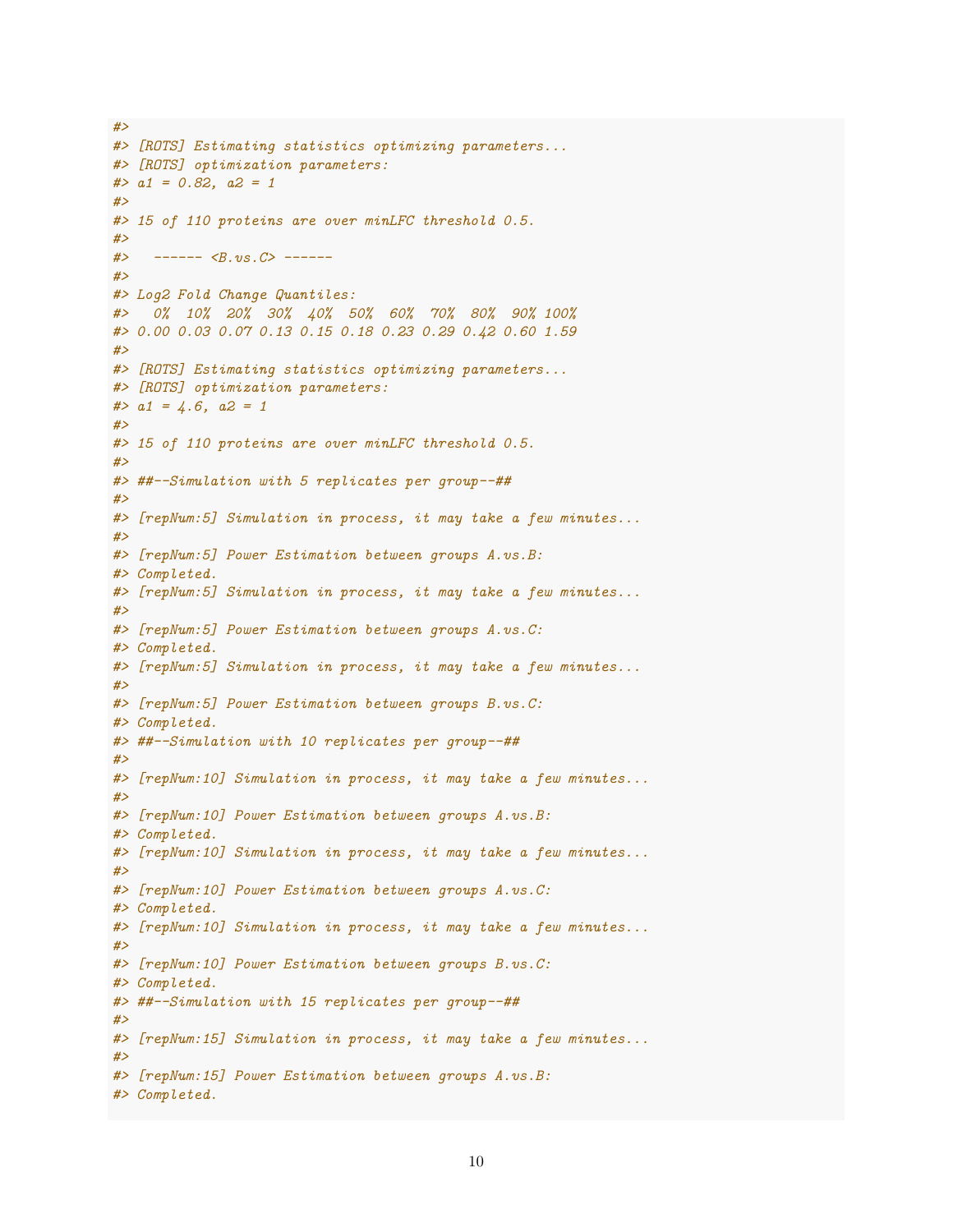*#> [repNum:15] Simulation in process, it may take a few minutes... #> #> [repNum:15] Power Estimation between groups A.vs.C: #> Completed. #> [repNum:15] Simulation in process, it may take a few minutes... #> #> [repNum:15] Power Estimation between groups B.vs.C: #> Completed. #> ##--Simulation with 20 replicates per group--## #> #> [repNum:20] Simulation in process, it may take a few minutes... #> #> [repNum:20] Power Estimation between groups A.vs.B: #> Completed. #> [repNum:20] Simulation in process, it may take a few minutes... #> #> [repNum:20] Power Estimation between groups A.vs.C: #> Completed. #> [repNum:20] Simulation in process, it may take a few minutes... #> #> [repNum:20] Power Estimation between groups B.vs.C: #> Completed.*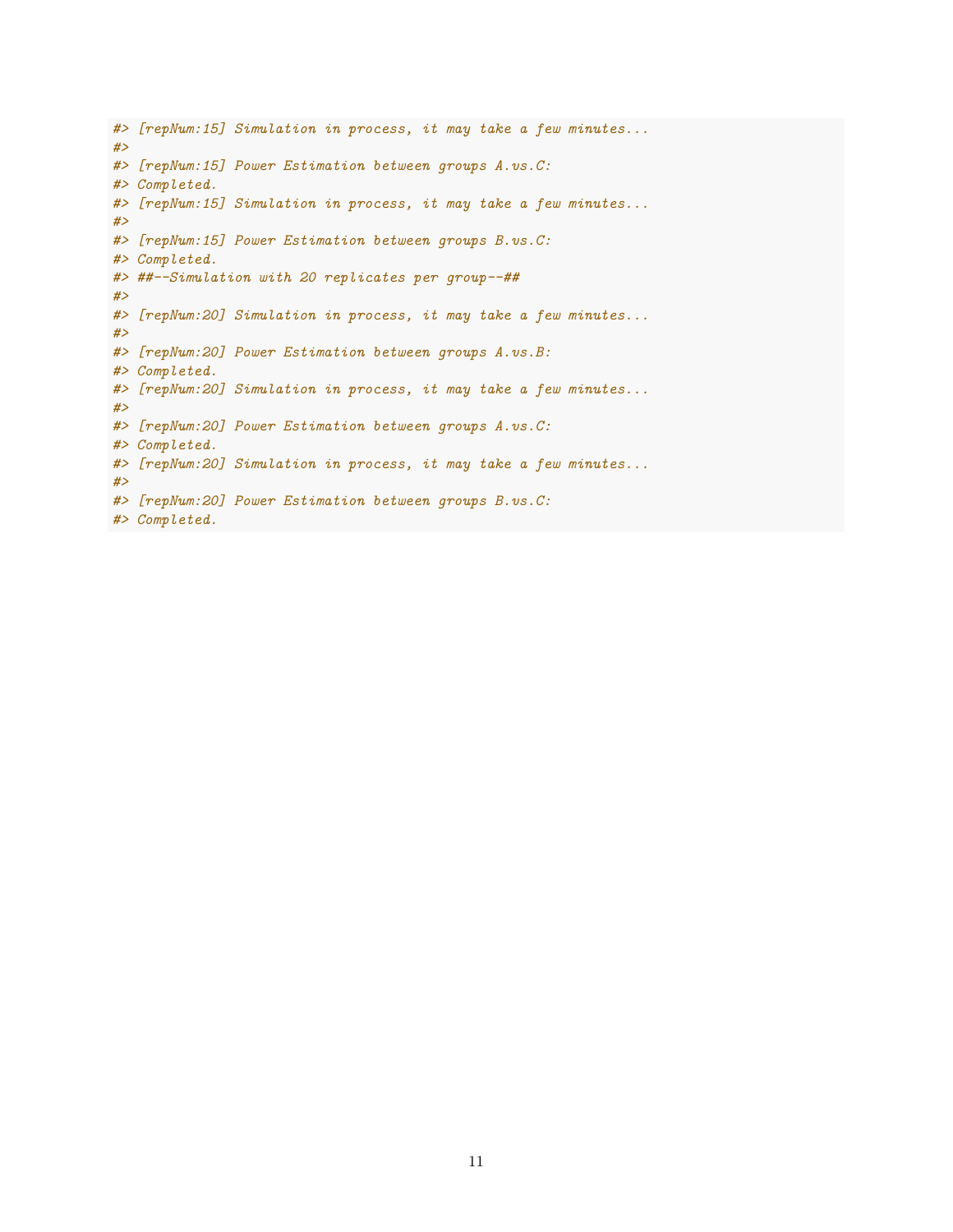### <span id="page-11-0"></span>**Visualization**

The predicted results can be summaried using plotPredPwr. The input should be the predicted power object returned from predictPower, the summary can be optionally visualized by setting the following parameters:

- inputObject: A PowerExplorerStorage returned from PowerExplorer as input
- minLFC and maxLFC: to observe power in a specific range of LFC
- LFCscale: to determine the LFC scale of the observation

Lineplot (LFCscale  $= 0.5$ ):

```
plotPredPwr(res, LFCscale = 0.5)
#> Warning in melt(predPwr): The melt generic in data.table has been passed
#> a list and will attempt to redirect to the relevant reshape2 method;
#> please note that reshape2 is deprecated, and this redirection is now
#> deprecated as well. To continue using melt methods from reshape2 while both
#> libraries are attached, e.g. melt.list, you can prepend the namespace like
#> reshape2::melt(predPwr). In the next version, this warning will become an
#> error.
#> Warning in melt(lfc): The melt generic in data.table has been passed
#> a matrix and will attempt to redirect to the relevant reshape2 method;
#> please note that reshape2 is deprecated, and this redirection is now
#> deprecated as well. To continue using melt methods from reshape2 while
#> both libraries are attached, e.g. melt.list, you can prepend the namespace
#> like reshape2::melt(lfc). In the next version, this warning will become an
#> error.
```


| Average Predicted Power within LFC ranges                         |  |
|-------------------------------------------------------------------|--|
| segmented by every 0.5 Log2FoldChange (minLFC: 0.5, maxLFC: 2.39) |  |

| Comp.  | repNum:5 | repNum:10 | repNum:15 | repNum:20 |
|--------|----------|-----------|-----------|-----------|
| A.vs.B | 0.56     | 0.84      | 0.9       | 0.93      |
| A.vs.C | 0.9      | 0.94      | 0.99      | 0.99      |
| B.vs.C | 0.69     | 0.91      | 0.95      | 0.97      |

The output figure contains a lineplot and a summary table. For each comparison, the lineplot shows the power tendency across every Log2 Fold Change segment resulted from a complete LFC list divided by a specified LFCscale. Each dot on the lines represents the average power (y-axis) of the genes/proteins at a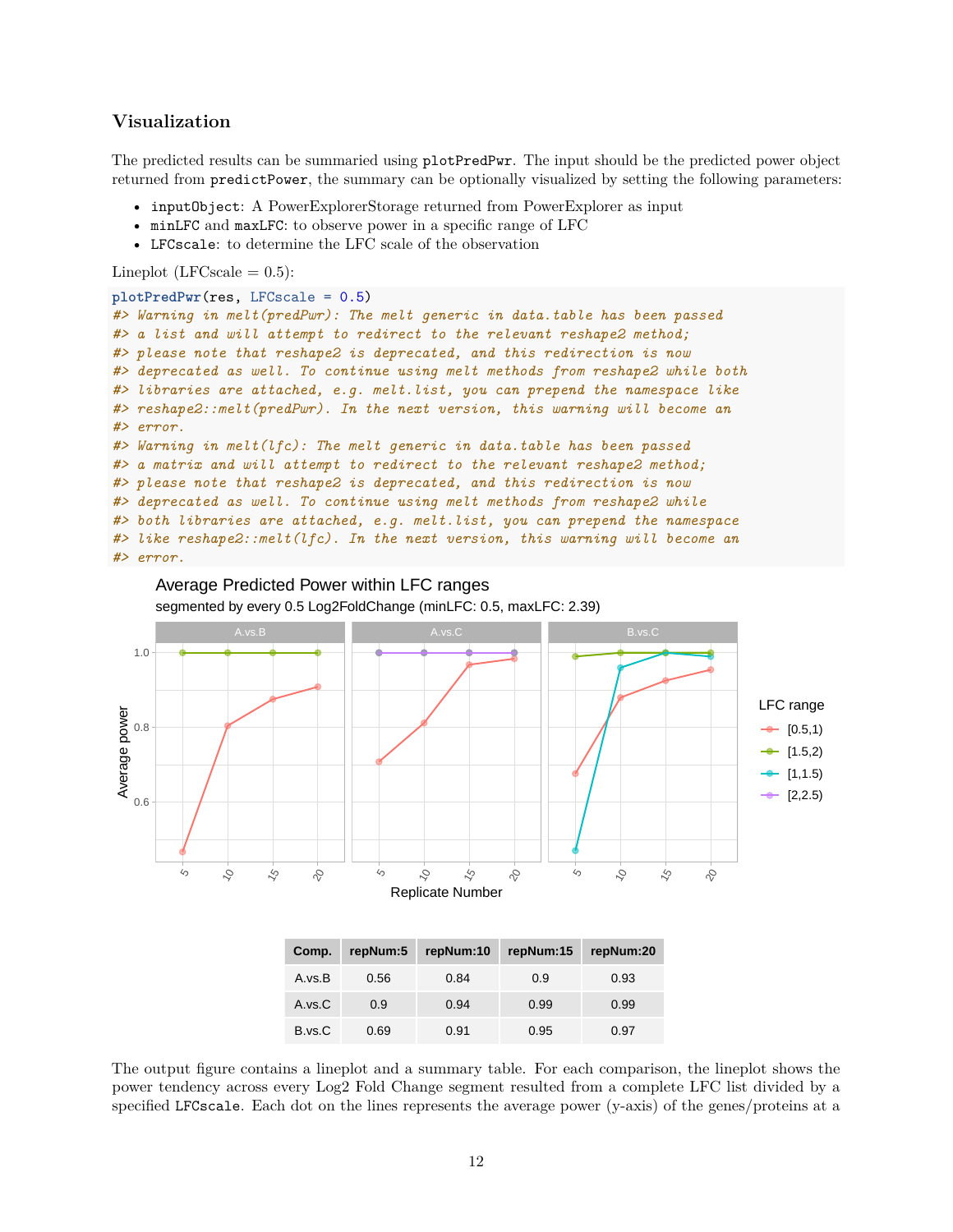certain sample size (x-axis) within different LFC ranges. In addition, a summary table below displays the average power of each comparison across the sample sizes.

For instance, the line plot here shows the average power at four different sample sizes (5 to 30, with increment of 5) in LFCscale of 0.5. The LFC ranges from 0 to 5, and within each LFC segment, the graph shows the average power of the genes/proteins. Here, the higher LFC shows higher power, the average power of each LFC range increases with the larger sample sizes, as expected.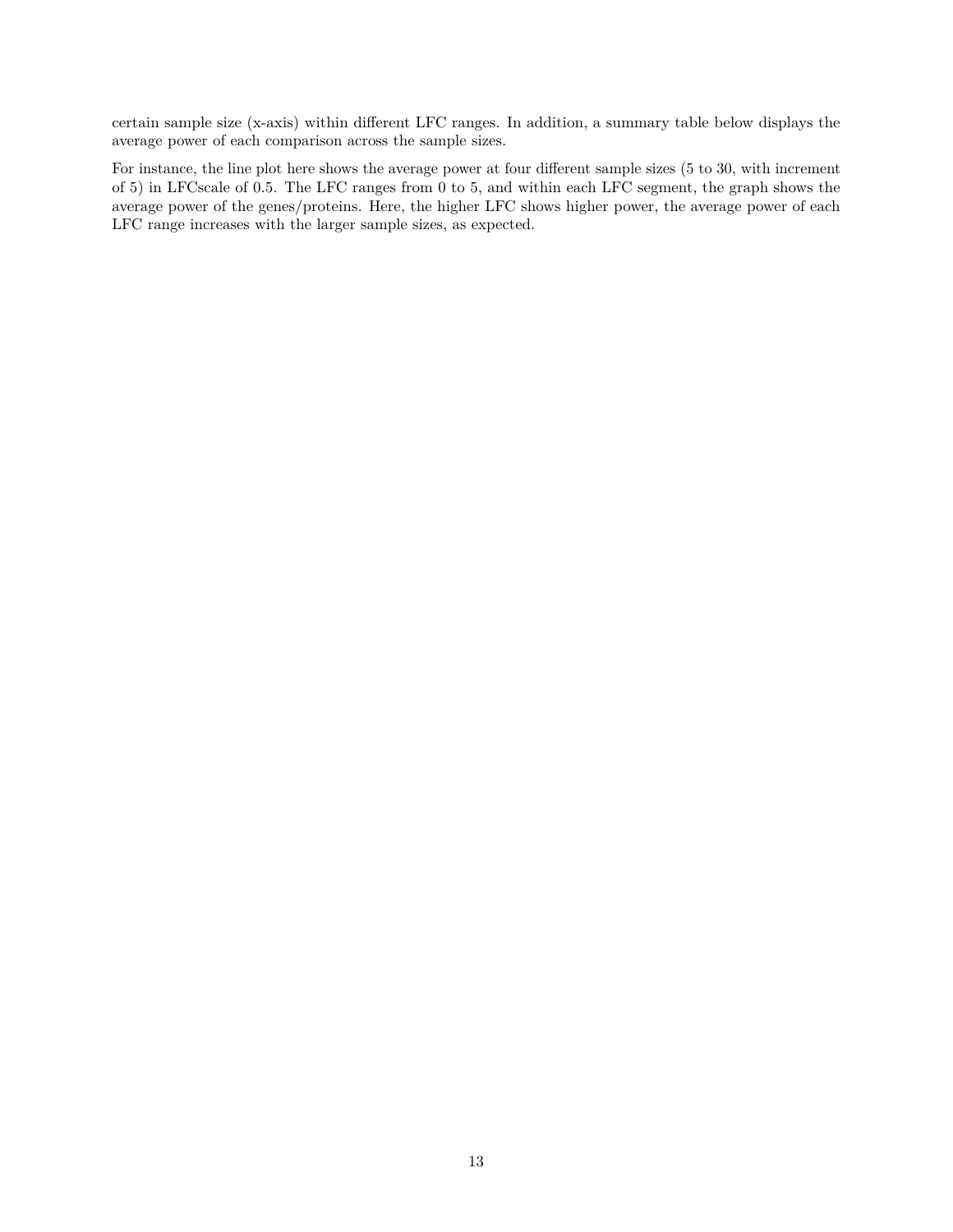### <span id="page-13-0"></span>**Result Summary**

With the result PowerExplorerStorage object, summarized information can be shown by show method. Both estimated and predicted results can be summaried.

```
res
#> ##--Parameters--##
#> -dataType: Proteomics
#> -original repNum: 5, 5, 5
#> -Comparison groups: A, B, C
#> -False positive rate: 0.05
#> -LFC threshold: 0.5
#> -Simulations: 50
#>
#> ##--Log2 Fold Change Range--##
#> A.vs.B A.vs.C B.vs.C
#> minLFC 0.00 0.00 0.00
#> maxLFC 1.82 2.39 1.59
#>
#> ##--Average Estimated Power--##
#> A.vs.B A.vs.C B.vs.C
#> 0.5963636 0.8986667 0.7480000
#>
#> ##--Average Predicted Power--##
#> $`repNum: 5`
#> A.vs.B A.vs.C B.vs.C
#> 0.5636364 0.9026667 0.6906667
#>
#> $`repNum: 10`
#> A.vs.B A.vs.C B.vs.C
#> 0.8400000 0.9373333 0.9066667
#>
#> $`repNum: 15`
#> A.vs.B A.vs.C B.vs.C
#> 0.8981818 0.9893333 0.9453333
#>
#> $`repNum: 20`
#> A.vs.B A.vs.C B.vs.C
#> 0.9254545 0.9946667 0.9653333
```
If interested in specific genes/proteins or a ranking list of predicted powerat each sample size, one can use listPrePwr with the following parameters:

- inputObject: A PowerExplorerStorage returned from PowerExplorer as input
- decreasing: logical; TRUE, decreasing order; FALSE, increasing order.
- top: numeric; the number of genes/proteins in the top list
- selected: default as NA; specify as a list of geneID or protein ID to show power of a list of interested genes/proteins.

To show the top 10 genes in an example result object exampleObject in decreasing order at each sample size:

```
listPredPwr(exampleObject, decreasing = TRUE, top = 10)
#> $`repNum: 10`
#> A.vs.B
#> ENSMUSG00000000402 1
#> ENSMUSG00000000958 1
```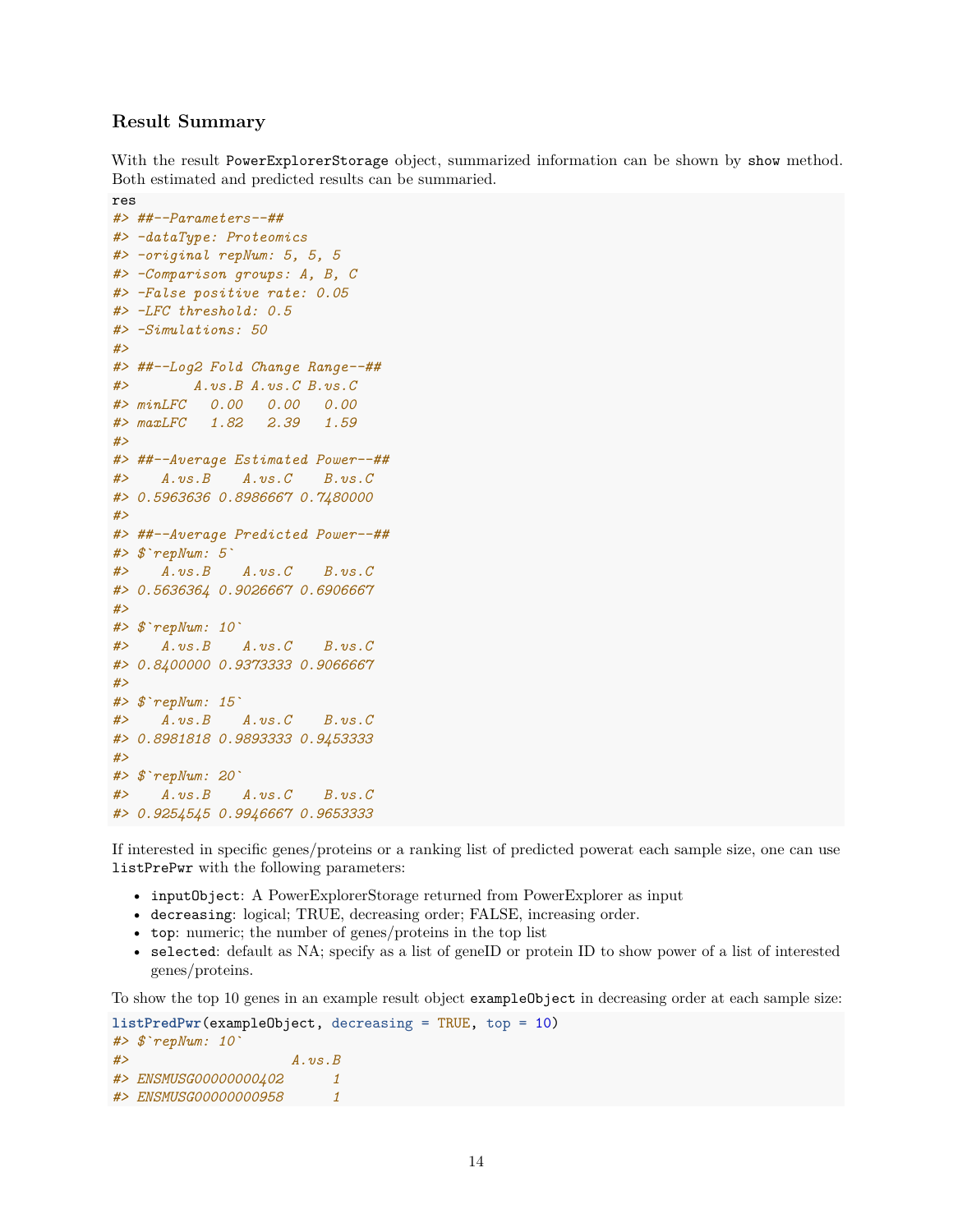```
#> ENSMUSG00000001473 1
#> ENSMUSG00000003477 1
#> ENSMUSG00000004341 1
#> ENSMUSG00000005553 1
#> ENSMUSG00000006154 1
#> ENSMUSG00000006403 1
#> ENSMUSG00000007035 1
#> ENSMUSG00000011263 1
#>
#> $`repNum: 15`
#> A.vs.B
#> ENSMUSG00000000402 1
#> ENSMUSG00000000958 1
#> ENSMUSG00000001473 1
#> ENSMUSG00000001493 1
#> ENSMUSG00000003477 1
#> ENSMUSG00000004341 1
#> ENSMUSG00000005553 1
#> ENSMUSG00000005681 1
#> ENSMUSG00000006154 1
#> ENSMUSG00000006403 1
#>
#> $`repNum: 20`
#> A.vs.B
#> ENSMUSG00000000402 1
#> ENSMUSG00000000958 1
#> ENSMUSG00000001473 1
#> ENSMUSG00000001493 1
#> ENSMUSG00000003477 1
#> ENSMUSG00000004341 1
#> ENSMUSG00000004709 1
#> ENSMUSG00000005553 1
#> ENSMUSG00000005681 1
#> ENSMUSG00000006154 1
#>
#> $`repNum: 30`
#> A.vs.B
#> ENSMUSG00000000402 1
#> ENSMUSG00000000958 1
#> ENSMUSG00000001473 1
#> ENSMUSG00000001493 1
#> ENSMUSG00000003355 1
#> ENSMUSG00000003477 1
#> ENSMUSG00000004341 1
#> ENSMUSG00000004709 1
#> ENSMUSG00000005553 1
#> ENSMUSG00000005677 1
```
To show the results of specific genes at each sample size:

**listPredPwr**(exampleObject,

```
selected = c("ENSMUSG00000000303",
             "ENSMUSG00000087272",
             "ENSMUSG00000089921"))
```